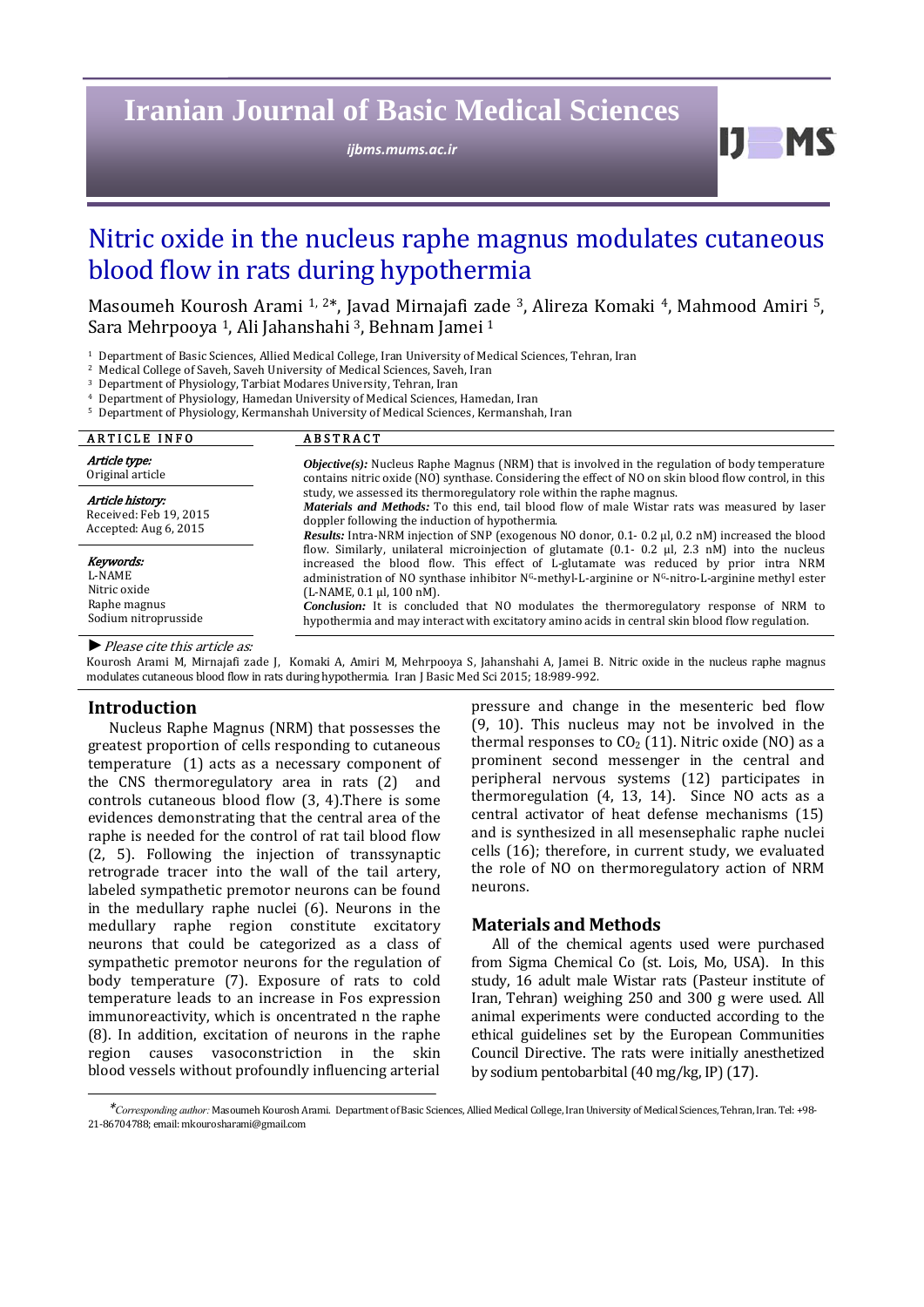Following stereotaxically implantation of guide cannula (22- gauge stainless steel) into the NRM  $(AP: -10.52, ML: 0, DV: 10.1 mm)$  (18) and one week after recovery period, rats were reanaesthetized by urethane  $($ l g/kg; IP)  $($ 8). A laser Doppler probe (1.33 mm) connected to a flowmeter, and the analog signal positioned on the tail cutaneous surface could measure tail blood flow (TBF) before and after cooling the body. Body temperature was monitored by a thermocouple placed 6 cm past the anal sphincter and maintained at the low temperature  $(27 \text{ }^{\circ}C)$  by a cooling pad wrapped around the body leaving the tail exposed to room air (6) All baseline data were collected for a minimum of 5 min after cooling. 0.1to 0.2 μl SNP  $(0.2 \text{ nmol})$   $(19)$  was injected into the NRM by pressure through a 20- gauge stainless steel injection cannula attached to a 1-ml Hamilton microsyringe, which was mounted on a microdrive. Glutamate  $(0.1 - 0.2 \mu l, 2.3 \mu M)$   $(20)$  was administered before and after NG-nitro-L-arginine methyl ester (L-NAME) microinjection (0.1 µl, 100 nM,  $n=8$ ) (21). Each injection was made slowly over 10 min, and the micropipette was kept in place for additional 10 min after the injection. Postinjection data were then collected following every injection up to a maximum of 10 min. Since the drugs are solved in artificial cerebrospinal fluid (ACSF); therefore, one group of animals received ACSF by the same manner, and their data were considered as control.

For comparison of the excitation in the presence and absence of NO, we should add glutamate before and after the L-NAME injection to find the NO involvement addition to glutamate excitatory effect and so to reach two goals: contribution of NO by subtraction of glutamate (GLU) and  $GLU + L$ -NAME and contribution of glutamate alone that is  $GLU+L$ -NAME value.

After the completion of the experiment procedures, immediately prior to sacrifice, ink was injected through the cannula. Then rats were perfused with saline and 9% formaldehyde, and finally with 30% sucrose solution. Brainstem sections  $(40 \mu m)$  were stained with cresyl violet, and proper placement of the needle tip in the NRM was also verified under the microscope (22). Animals with incorrect location of cannula were discarded from data analysis.

Data were expressed as means  $\pm$  SEM. Tail blood flows were statistically analyzed by using one way ANOVA.  $P$ -value < 0.05 was used as the confidence level for all statistical tests.

#### **Results**

In Figure 1, location of raphe was demonstrated. Histological analysis showed that the location of cannula was correct in the NRM.

In this study, injection of ACSF into the NRM had no significant effect on TBF compare to preinjection values in normothermic rats (P-value < 0.05). To determine the effect of NO increment in NRM during hypothermia, SNP was microinjected into the NRM in normothermic and hypothermic groups. In normothermic group, SNP increased the TBF from  $96\pm3.1$  to  $138\pm3.5$  (*P*-value < 0.05) while in hypothermic group, SNP increased the TBF from 37.36±3.6 (basal level, during hypothermia) to 49.68±2.43 (*P*-value <0.05) (SNP±hypothermia) (Figure 2).

Unilateral microinjection of L‐glutamate (2.3 nmol) into the NRM produced remarkable increment of blood flow from 44.199±0.6 (in cooled rats) to 98±8. After pretreatment with L-NAME (100 nmol) as NO synthase inhibitor for 10 min, the responses to L-glutamate were attenuated significantly  $(7\pm47.3 \text{ (}P\text{-value} < 0.05))$  (Figure 3). It means that L-NAME prevented the blood flow augmentation by glutamate during hypothermia. Rectal temperature and blood pressures were maintained within normal physiological limits.



Figure1. Location of the cannulation in the nucleus raphe magnus. Arrowheads indicate the microinjection sites in these serial sections according to atlas of Paxinos. Maps and coordinates (from bregma) are taken from the atlas of Paxinos and Watson 



**Figure 2.** Effect of sodium nitroprusside injection into the nucleus raphe magnus on tail blood flow in anesthetized cooled rats. Data are represented by Mean± SEM. ACSF: Injection of ACSF into the NRM, H: Hypothermia, SNP: sodium nitroprusside injection; \* Pvalue <  $0.05$  and \*\*  $P$ -value< $0.01$  n= $8$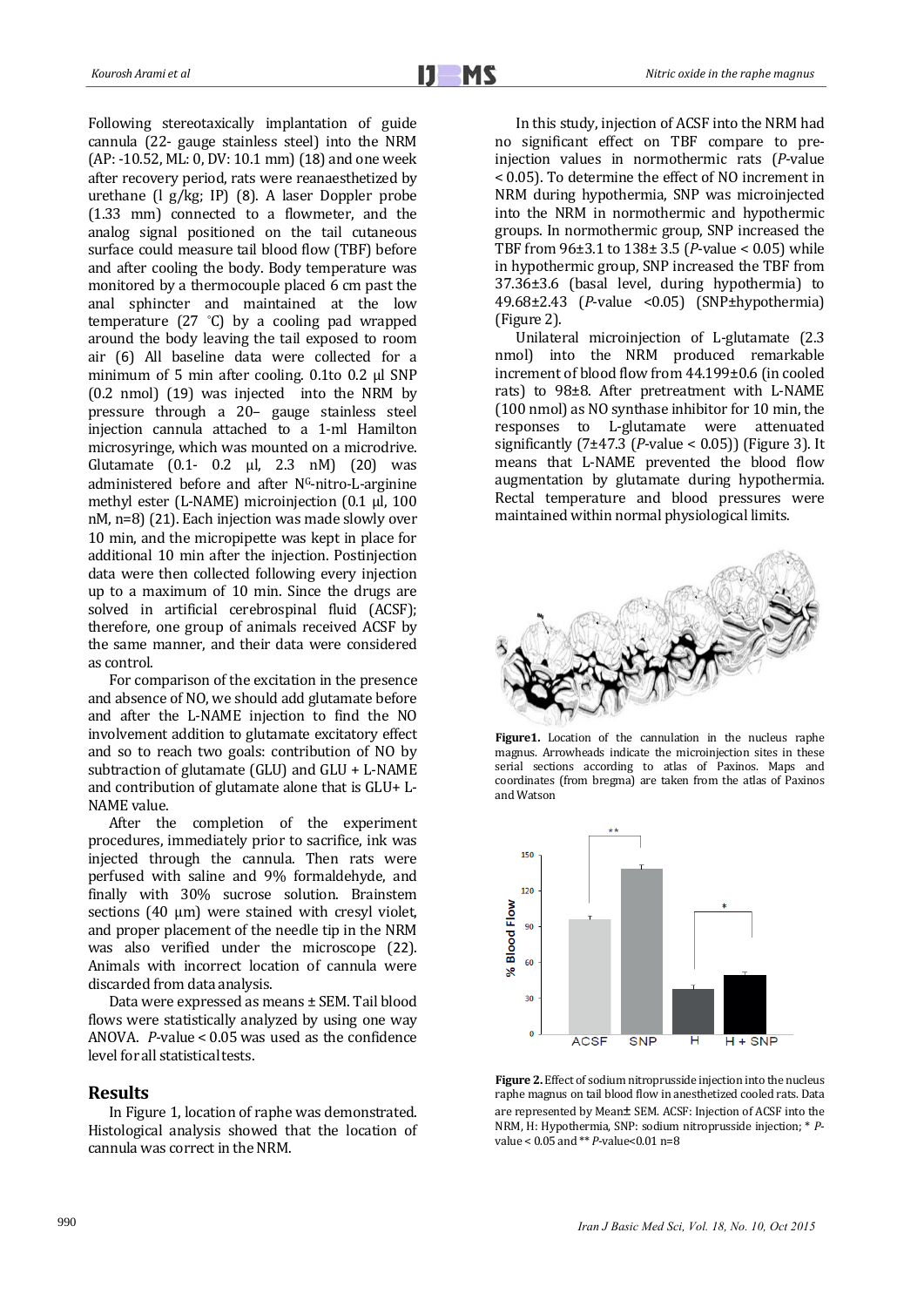

Figure 3. Effect of glutamate unilateral injection into the nucleus raphe magnus  $(2.3 \text{ nmol})$  before and after injection of nitric oxide synthase inhibitor on tail blood flow in anesthetized cooled rats. Data are represented by Mean±SEM. ACSF: Injection of ACSF into the NRM, H: Hypothermia, Glu: glutamate injection;  $*$  *P*-value < 0.05 and  $**$  *P*-value < 0.001,  $n=8$ . Each column represents the average value from 8 rats. Vertical bars represent SEM change from baseline values

#### Discussion

This study describes the role of NRM nitric oxide in modulating heat production.

Cutaneous blood flow brings metabolic heat to the surface of the body where it is in contact with the environment, especially from hairless skin areas, such as the rat tail (23).

In a study, it is found that caudal raphe nuclei (pallidus, magnus and obscures) as the principal serotonergic nuclei are involved in the body temperature regulation. They receive projections from the dorsomedial hypothalamus and project to spinal circuits that control the rat tail blood flow. The rat tail is a major organ of heat loss in this species. Multiple lines of evidence have implicated that these medullary serotonergic systems involve in both thermoregulatory warming responses and thermoregulatory cooling responses (24).

As the results show, when tail blood flow was diminished by reduction of the body temperature, glutamate microinjection restored the flow near to basal level generally observed in animals maintained at baseline temperature. Evidences show that electrical or chemical stimulation of the raphe can indeed affect the vasomotor supply to the rat's tail and the most effective raphe sites involving in tail vasoconstriction are placed more caudally than rostrally (2). Activation of raphe neurons by glutamate microinjection causes a great increase of tail sympathetic nerve activity (5), and premotor neurons located in the rostral medullary raphe control the tail circulation (25).

In this study, we found that intra NRM injection of SNP was effective in preventing thermal vasoconstriction of rat tail vessels in response to hypothermia, but inhibition of the NO pathway in the NRM by injection of L-NAME interferes with this excitatory effect of glutamate in the nucleus and

then on tail blood flow. It has been shown that the stimulation of NMDA receptors increases formation of NO and resultant cGMP levels that can be prevented by NO synthase inhibitors. In addition, NO increases the release of excitatory amino acids by cGMP-dependent processes in the dorsomedial medulla (11). The interference of L-NAME with blood flow increment by glutamate in this study may be due to either decrement of NO and resultant cGMP or decrement the activity of NMDA receptors by NO. 

In other study, L-NAME reduced NO facilitation of excitatory amino acid-evoked discharge during baroreceptor activity or cardiopulmonary afferent fibers activation in NTS neurons (26).

Current results are consistent with the hypothesis that central nitric oxidergic transmitssion plays an important role in the control of TBF adjustment during hypothermia, controlling heat production as shown by the augmented blood flow in SNP-treated rats.

These data agree with our previous study that intra NRM lidocaine injection was effective in suppressing the tail vasoconstriction in response to hypothermia and reconfirm the NRM functions in neuromodulation of thermal information.

Many studies implicated that intracerebroventricular (ICV) injection of NOS blockade (15, 27), or administration of NO donor (27), all demonstrate tonic activity of central sympathetic outflow by NO. Since sympathetic fibers play a key role in superficial vasoconstriction, it is satisfactory to suggest that the sympathetic outflow reduction by NO in the raphe may be responsible for its thermoregulatory action in the CNS (15, 28).

#### **Conclusion**

At the central level, the specificity of NO actions on physiological temperature regulation, mainly hypothermia was concluded. Our findings highlight the importance of interaction between NO and thermoregulatory pathway in the raphe magnus. Taken together, these findings suggest that NO within the NRM may play an important role in the regulation of skin blood flow.

## **Acknowledgment**

The authors thank Tarbiat Modares University and Hamedan University of Medical Sciences, Hamedan, Iran for financial support.

#### **References**

1. Dickenson AH. Specific responses of rat raphe neurones to skin temperature. J Physiol 1977; 273:277‐93. 

2. Asahina M, Kikkawa Y, Suzuki A, Hattori T. Cutaneous sympathetic function in patients with multiple system atrophy. Clin Auton Res 2003; 13:91‐95. 

3. Berner NJ, Grahn DA, Heller HC. 8-OH-DPAT-